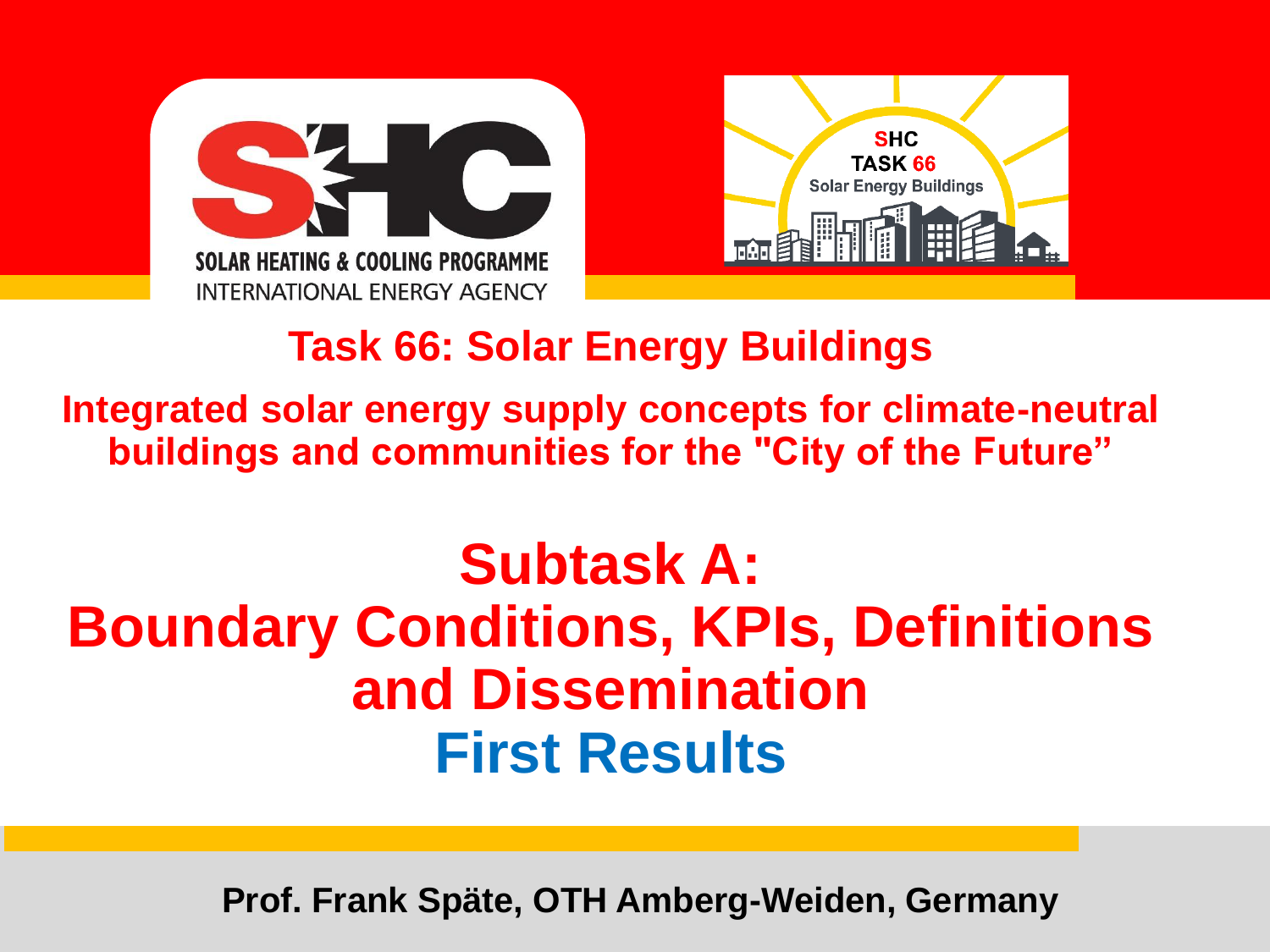



#### **D1: List of KPIs (Key Performance Indicators) and Criteria**

- **D2: Definition of Reference Buildings / Cases**
- **D3: Industry Workshops**

**D4: Solar Energy Building promotion guidelines for investors, building owners and politicians**

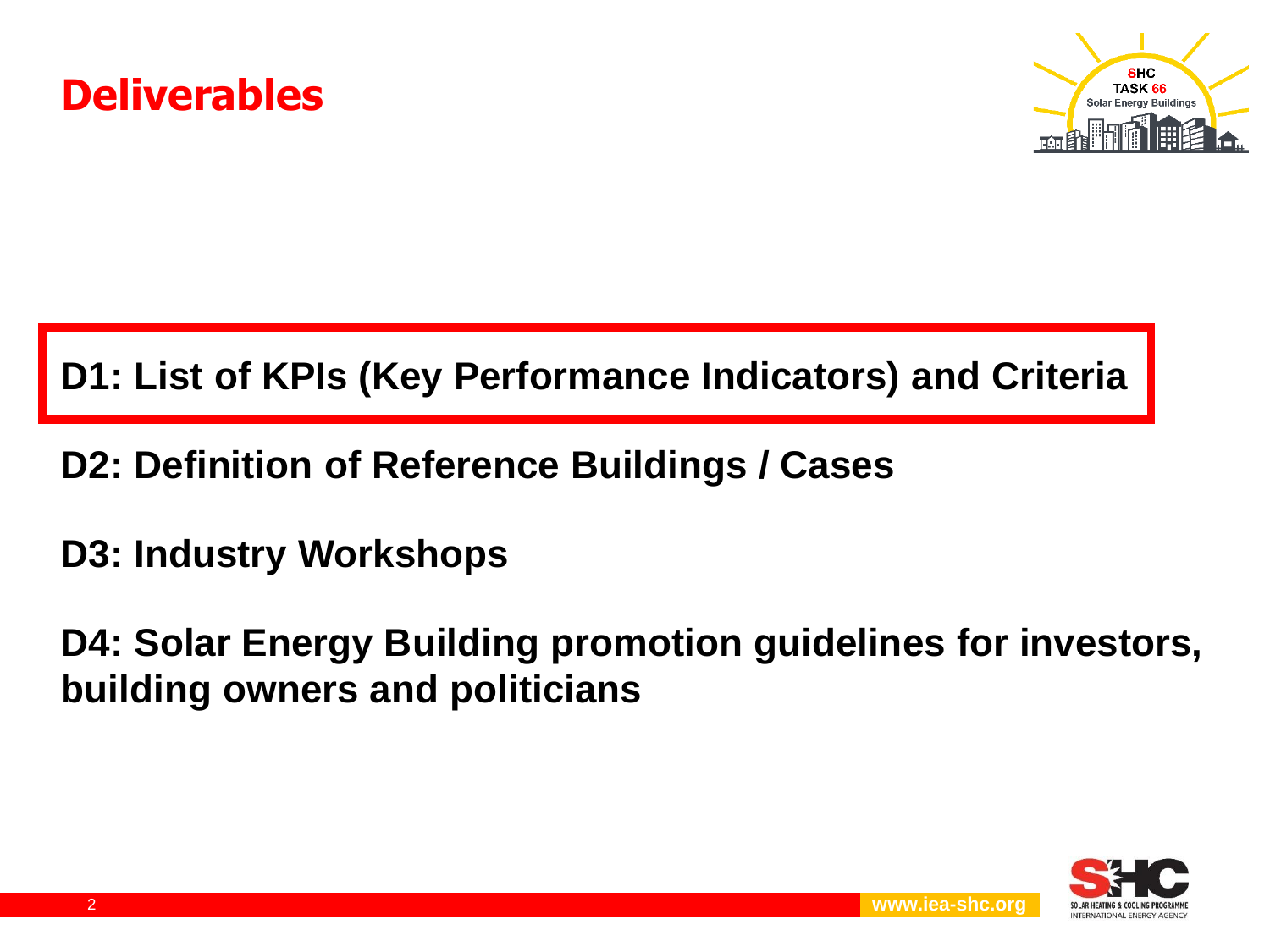### **Energy Flow Diagram**





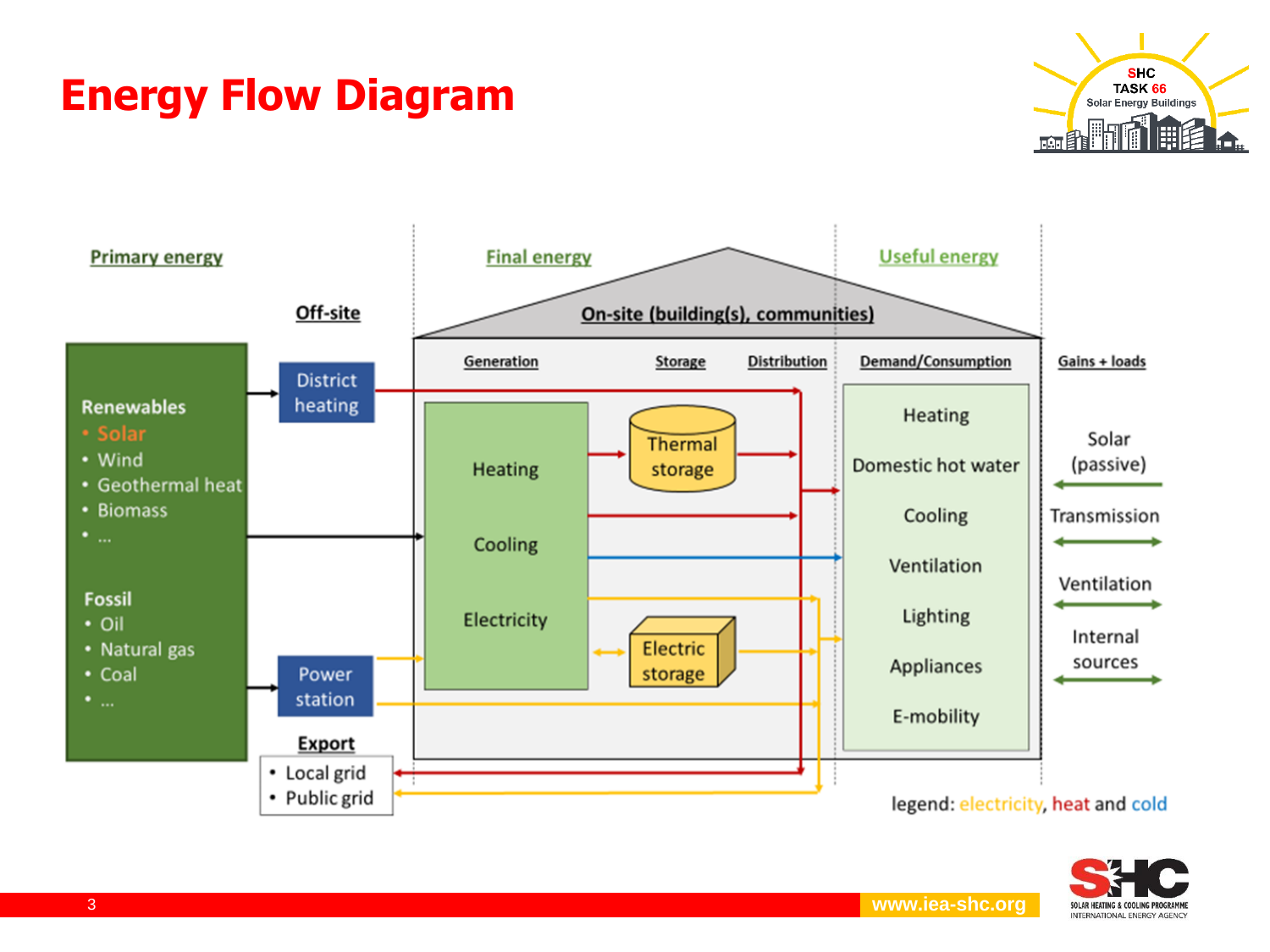### **Example: total solar fraction**





#### **A first Draft of the "KPI-list" is now available**